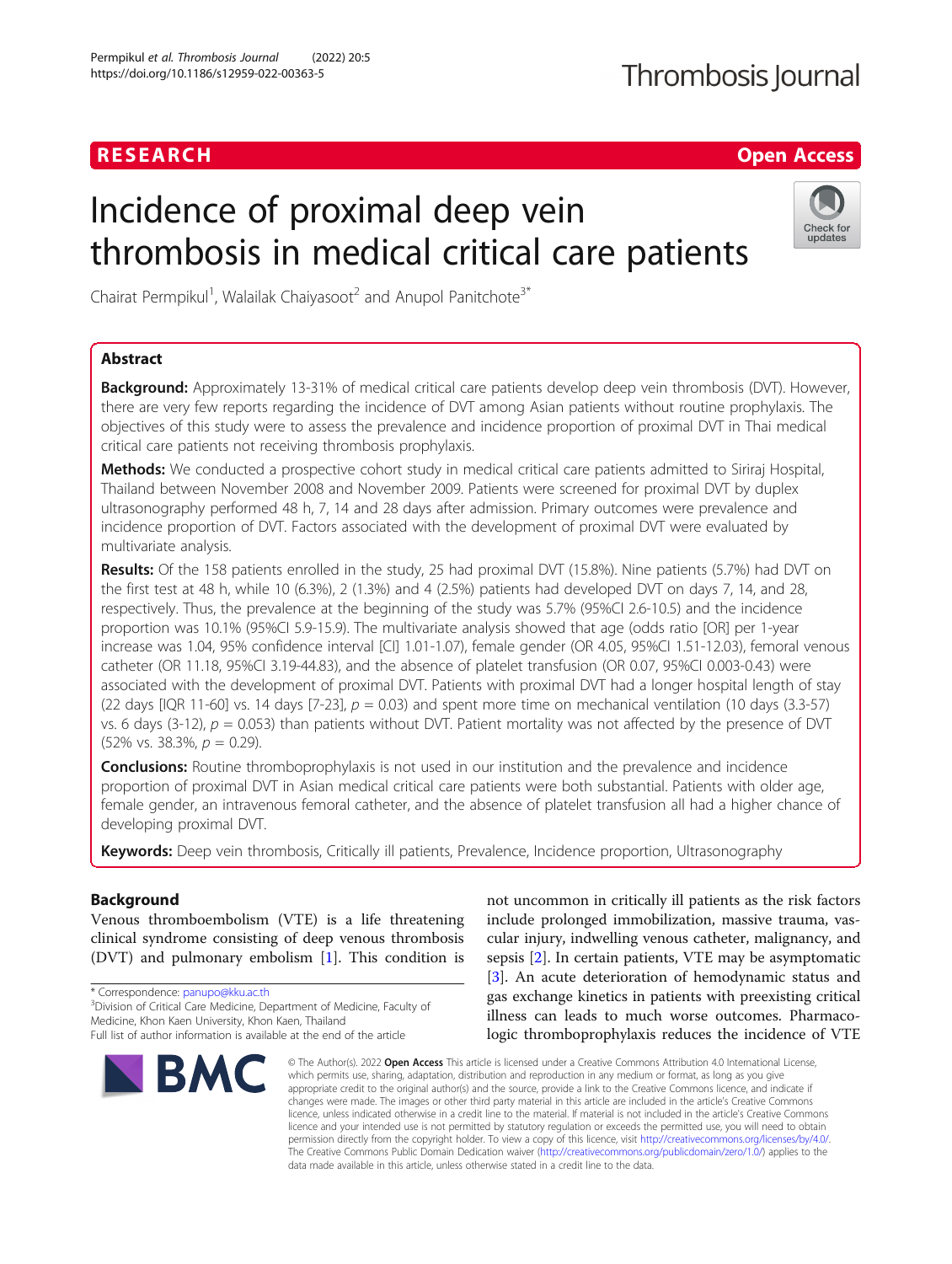[[4\]](#page-5-0), while adjunctive treatment with intermittent pneumatic compression did not have additional benefits in proximal lower limb DVT prevention [[5\]](#page-5-0). However, this prevention strategy has not been implemented in our unit due to the belief that the risk of VTE is low in Asian patients [\[6](#page-5-0)–[9](#page-5-0)]. Therefore, we conducted a prospective study in our institution to better examine the prevalence of VTE in our medical critical care patients. Prevalence and incidence proportion of proximal DVT and the factors associated with DVT development were evaluated.

## Methods

#### Study setting and patient population

A prospective observational study of critically ill patients admitted to the medical ICU and medical wards of Siriraj Hospital, Mahidol University, Bangkok, Thailand between November 1 2008 and November 30 2009. The inclusion criteria were: (1) age  $> 18$  years, (2) acute respiratory failure requiring invasive mechanical ventilation, (3) acute kidney injury requiring renal replacement therapy, and (4) sepsis defined according to SIRS criteria (ACCP/SCCM consensus conference 1992) [[10\]](#page-5-0). Postoperative patients, patients with major trauma, or spinal cord injuries, or burns, and patients receiving anticoagulant therapy were excluded. This study was approved by the Siriraj Institutional Review Board (Si 545/2008). All patients or their next of kin provided written informed consent.

## Data collection and definitions

Proximal DVT was diagnosed by compression venous ultrasonography using real-time B-mode on Philips/HP image point Hx® multimodality ultrasound system with a 7.5 MHz and/or a 5.5 MHz linear transducer. The examination was begun just below then inguinal ligament by placing a linear transducer in a transverse position across the common femoral vein (CFV). Downward pressure was applied to the linear transducer until the vein collapsed completely (as seen on a gray-scale image) and then the transducer was relaxed. Downward pressure and relaxation were applied in 1-cm increments along the thigh from the CFV to the popliteal vein [\[11](#page-5-0)]. The deep veins in the lower leg were not examined. The compression venous ultrasonography was applied to both sides. Proximal DVT was diagnosed as a lack of full compressibility; a vein was considered fully compressible if no residual lumen was seen [[12\]](#page-5-0). Color flow and spectral wave Doppler analysis were used for confirmation of proximal DVT.

Compression venous ultrasonography was first performed within 48 h of patient enrollment, and was repeated on day 7, day 14, and day 28, or earlier if clinically indicated [\[13\]](#page-5-0). Prevalence of DVT was the percentage of DVT that were diagnosed within the first 48 h of study inclusion. Incidence of DVT was characterized by the number of DVT diagnosed after the initial 48 h tests [\[14,](#page-5-0) [15\]](#page-5-0).

Compression ultrasonography with color Doppler imaging was performed by an experienced physician (Panitchote A) and recorded in a digital video disc that was reviewed by a radiologist (Chaiyasoot W). The radiologist did not know the test results and patient's clinical history. Interobserver reliability, kappa index, between the operator and the radiologist was 1.0.

The clinical pretest probability for DVT using Well's criteria [[16](#page-6-0)] was evaluated during the first 24 h and on day 7, day 14, and day 28 of the study. The score was categorized into low, moderate, or high probability groups. Demographic data included age, sex, body mass index, admission diagnosis, severity of illness based on the acute physiology, age, chronic health evaluation (APACHE) II score, presence of malignancy, and a previous history of VTE. Treatments and interventions during the patient's hospital stay, such as renal replacement therapy (RRT), mechanical ventilation, platelet transfusion, vasopressor and inotropic drugs, neuromuscular blocking agents, and central venous catheter were collected. Patient outcomes consisted of duration of RRT, duration of mechanical ventilation, mortality, and length of hospital stay. The study data were collected and managed using REDCap [\[17](#page-6-0)].

#### Statistical analysis

The sample size was based on estimating a population proportion with an overall two-sided alpha level of 0.05 under the assumption that the incidence of DVT in critically ill patients would be 13%. Prevalence and incidence proportion of proximal DVT were described as count and percentage with 95% confidence interval (CI). The factors associated with proximal DVT were explored. Continuous factors are presented as mean (standard deviation) or median (interquartile range, IQR). Discrete factors are presented as count and percentage. Two-sample  $t$  test or Wilcoxon rank sum were used to compare continuous features, as appropriate. Chi square test or Fisher's exact test were used to compare discrete variables, as appropriate. The associations of these factors a with development of proximal DVT were analyzed by a generalized linear regression with a binomial distribution and logit link function. To build a multivariable regression model, univariable regression was first performed. The features that were significant at  $p < 0.1$  on univariable analysis were identified as potential predictor variables and entered into a multivariable regression model. Variable selection technique was performed using backward and forward stepwise model selection based on the Akaike information criterion. We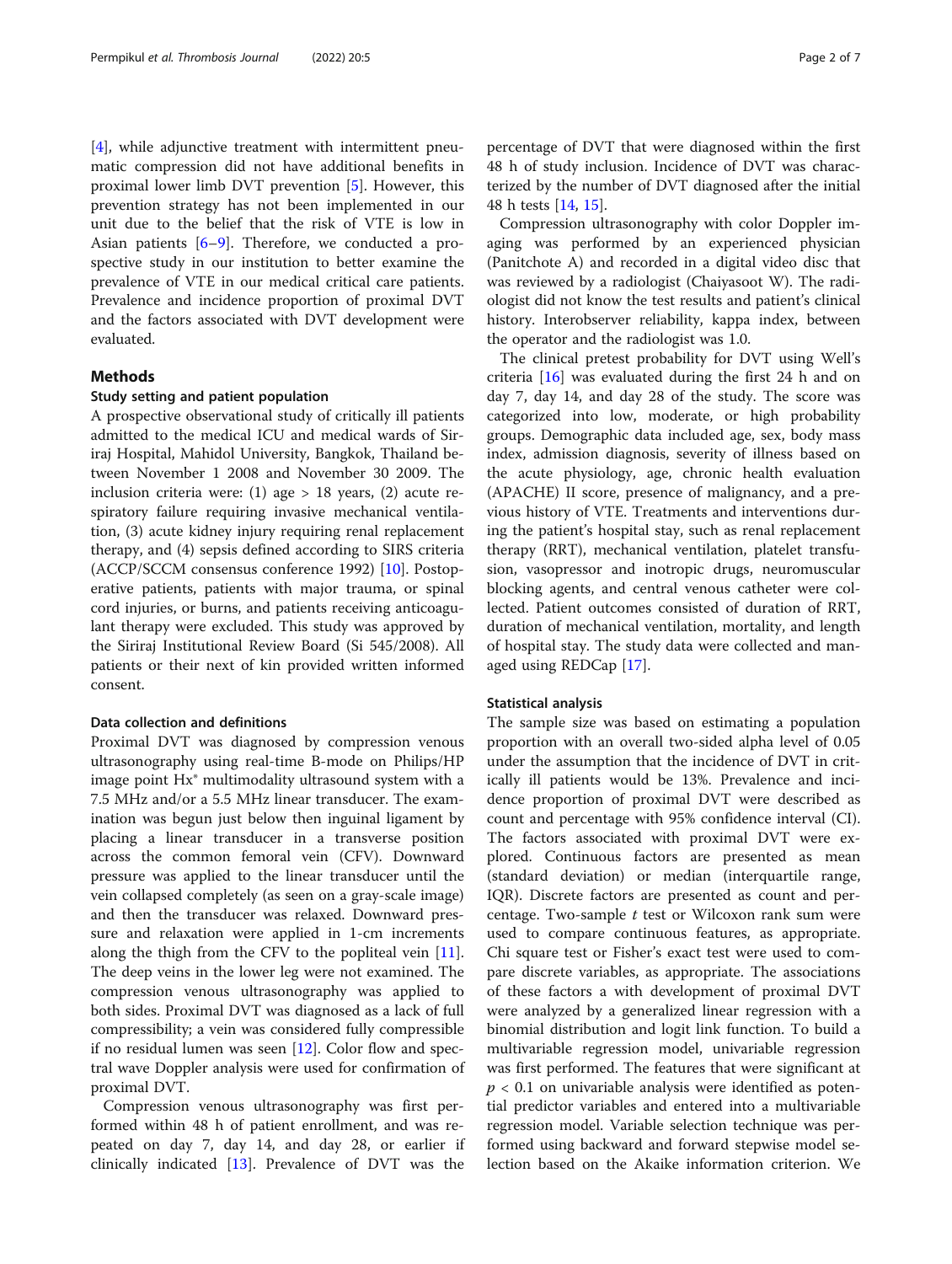checked multicollinearity in a final model using a variance inflation factor. Four-fold cross validation was used in estimating the generalization error. Area under the receiver operating characteristic (ROC) was calculated from four-fold cross validation for determination the model performance. We used R software version 3.5.2 for analysis (R Foundation for Statistical Computing, Vienna, Austria) [[18](#page-6-0)]. The level of statistical significance was set at  $p < 0.05$  (two tailed).

## Results

A total of 170 patients were enrolled in this study. Of this, 12 patients (7.1%) had inconclusive compression venous ultrasonography results and were excluded. Five patients had inconclusive results at day 14, four patients at day 7, two patients at day 2, and one patient at day 28. Thus, the remaining 158 patients were analyzed. Median patient age was 64.5 years (IQR 47-76). Seventy-six patients (48.1) were female. The main etiologies of ICU admission were acute respiratory failure (81.6% of the patients), followed by sepsis (78.5%), acute kidney injury (27.8%), congestive heart failure (7%), chronic obstructive pulmonary disease with exacerbation (6.3%), stroke (5.7%), and acute respiratory distress syndrome (5.7%). Mean APACHE II score was 21±7.5 points (Table 1).

Twenty-five patients (15.8%) developed proximal DVT at some point during the study. Nine of these (36.0%) had proximal DVT upon the first test within 48 h, while 10 patients (40%), 2 patients (8%), 4 patients (16%) were diagnosed at days 7, 14, and 28 respectively. Hence, the point prevalence of proximal DVT at the beginning of the study was 5.7% (95%CI 2.6-10.5) and the incidence proportion over 28 days was 10.1% (95%CI 5.9-15.9). Low clinical probability of DVT was found common (76.6%) inthe first 48 hours (Table 2). The clinical pretest probability of DVT at the first 48 h was significantly associated with ultrasound diagnosis ( $p = 0.02$ ) and was a significant predictor of development of proximal DVT ( $p = 0.02$ ).

The common femoral vein was the most common site of proximal DVT (21 patients [84%], 95%CI 63.9-95.5), followed by popliteal vein (8 patients [32%], 95%CI 14.9- 53.5) and superficial femoral vein (7 patients [28%], 95%CI 12.1-49.4). In addition, 2 patients (8%) had bilateral DVT. Symptomatic proximal DVT occurred in 16 patients (64%) and sudden cardiac arrest suspected pulmonary embolism occurred in 1 patient.

#### Factors associated with development of proximal DVT

Patient age and gender were both associated with diagnosis of proximal DVT. The median age of patients with a diagnosis of proximal DVT (72 years) was significantly higher than patients without proximal DVT (61 years,  $p=0.04$ ), and a higher proportion of proximal DVT

#### Table 1 Clinical characteristics of all cohort patients

| <b>Characteristic</b>                            | All cohort patients<br>$(n=158)$ |                 |  |
|--------------------------------------------------|----------------------------------|-----------------|--|
| Age, median (IQR), years                         | 64.5                             | $(47 - 76)$     |  |
| Female sex, n (%)                                | 76                               | (48.1)          |  |
| Body mass index, median (IQR), kg/m <sup>2</sup> | 21.6                             | $(19.1 - 24.2)$ |  |
| Acute conditions, n (%)                          |                                  |                 |  |
| Acute respiratory failure                        | 129                              | (81.6)          |  |
| Sepsis                                           | 124                              | (78.5)          |  |
| Acute kidney injury                              | 44                               | (27.8)          |  |
| Congestive heart failure                         | 11                               | (7)             |  |
| COPD with acute exacerbation                     | 10                               | (6.3)           |  |
| Cerebrovascular accident                         | 9                                | (5.7)           |  |
| Acute respiratory distress syndrome              | 9                                | (5.7)           |  |
| APACHE II, mean (SD), points                     | 21                               | (7.5)           |  |
| History of cancer, n (%)                         | 25                               | (15.8)          |  |
| History of previous VTE, n (%)                   | 2                                | (1.3)           |  |
| Renal replacement therapy (RRT), n (%)           | 25                               | (15.8)          |  |
| Duration of RRT, median (IQR), days              | 3                                | $(1-19)$        |  |
| Platelet transfusion, n (%)                      | 28                               | (17.7)          |  |
| Use of vasopressor or inotropes, n (%)           | 107                              | (67.7)          |  |
| Mechanical ventilation, n (%)                    | 133                              | (84.2)          |  |
| Use of neuromuscular blocking agent, n (%)       | 24                               | (15.3)          |  |
| Central venous line, n (%)                       | 85                               | (53.8)          |  |
| Internal jugular vein                            | 73                               | (46.2)          |  |
| Femoral vein                                     | 24                               | (15.2)          |  |
| Subclavian vein                                  | 8                                | (5.1)           |  |
| Cubital vein                                     | 9                                | (5.7)           |  |

APACHE = acute physiology, age, chronic health evaluation, ARDS = acute respiratory distress syndrome, COPD = chronic obstructive pulmonary disease,  $DVT =$  deep vein thrombosis,  $IOR =$  interquartile range, NMBA = neuromuscular blocking agent, RRT = renal replacement therapy, VTE = venous thromboembolism

patients were female (68% vs. 44.4%,  $p=0.051$ ). More patients with proximal DVT underwent renal replacement therapy (32%) and femoral venous catheterization for renal dialysis (36%) than patients without proximal DVT (12.8% and 1.3%, respectively). There was no association of proximal DVT with severity of illness, history of malignancy, receiving neuromuscular blocking agents, vasopressors, or mechanical ventilation (Table [3](#page-3-0)).

Table 2 Clinical probability of DVT at screening time in all cohort patients

| <b>Clinical probability</b> | Low |                     |     | Moderate |                | High   |  |
|-----------------------------|-----|---------------------|-----|----------|----------------|--------|--|
| First 48 h, n (%)           | 121 | (76.6)              | 29  | (18.4)   | 8              | (5.1)  |  |
| Day 7, n (%)                | -52 | (50)                | 40  | (38.5)   | 12             | (11.5) |  |
| Day 14, n (%)               | 31. | (52.5)              | -25 | (42.4)   | 3.             | (5.1)  |  |
| Day 28, n (%)               |     | 16 (57.1) 11 (39.3) |     |          | $\overline{1}$ | (3.6)  |  |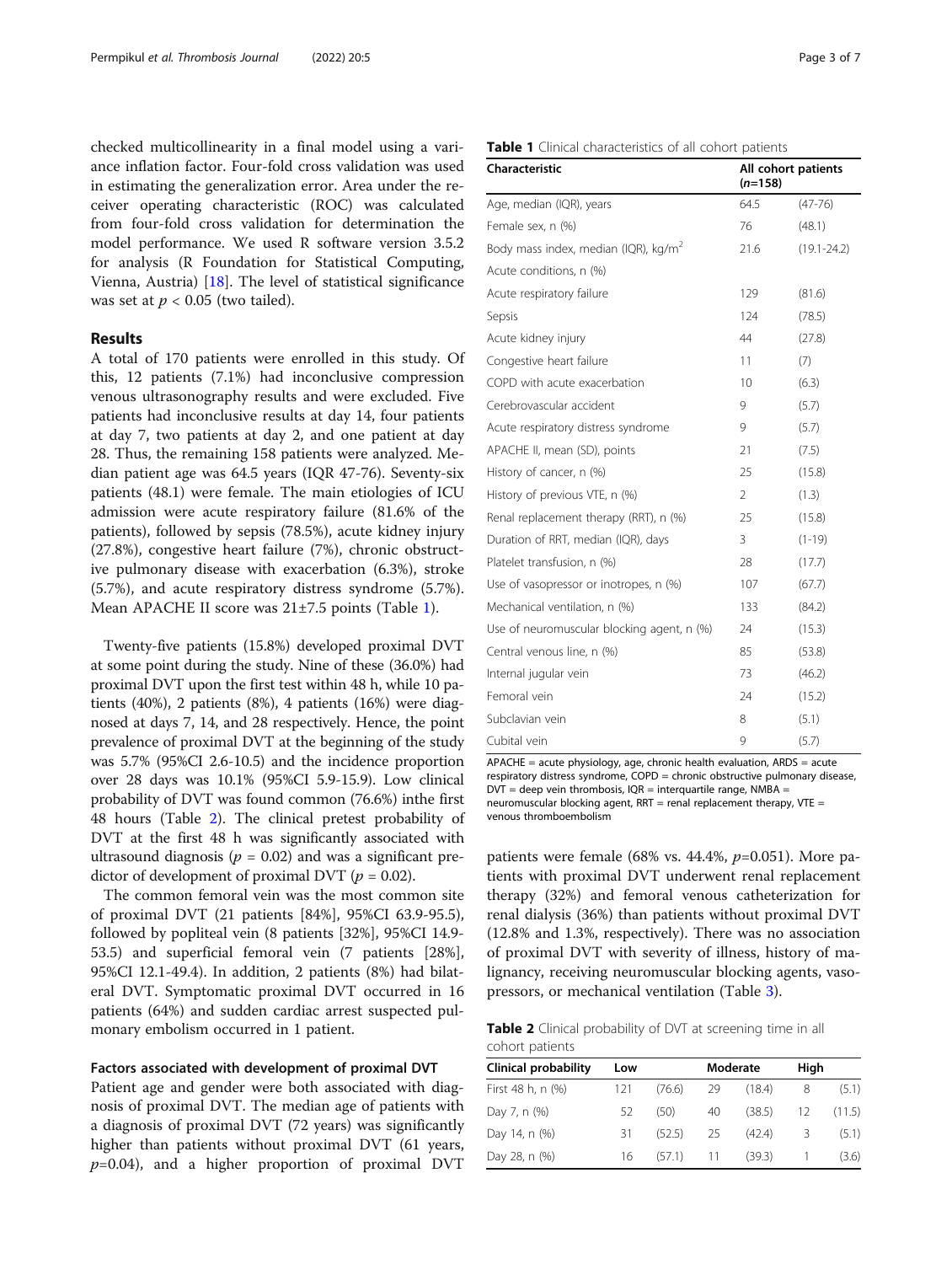<span id="page-3-0"></span>

| Characteristic                               | No DVT<br>(133)     | <b>DVT</b><br>(25)      | p     | Multivariable analysis <sup>a</sup> |         |
|----------------------------------------------|---------------------|-------------------------|-------|-------------------------------------|---------|
|                                              |                     |                         |       | <b>Adjusted OR</b><br>(95% CI)      | p       |
| Age, median (IQR), years                     | 61<br>$(45 - 75)$   | 72<br>$(64 - 80)$       | 0.04  | $1.04b$ (1.01-1.07)                 | 0.02    |
| Female sex, n (%)                            | 59<br>(44.4)        | 17<br>(68)              | 0.051 | 4.05 (1.51-12.3)                    | 0.01    |
| BMI, median (IQR), kg/m <sup>2</sup>         | 21.6<br>$(19-24.2)$ | 21.3<br>$(19.2 - 24.4)$ | 0.83  |                                     |         |
| Acute conditions, n (%)                      |                     |                         |       |                                     |         |
| Acute respiratory failure                    | 107 (80.5)          | 22 (88)                 | 0.57  |                                     |         |
| Sepsis                                       | 104 (78.2)          | 20 (80)                 | 0.99  |                                     |         |
| Acute kidney injury                          | 37 (27.8)           | 7(28)                   | 0.99  |                                     |         |
| Congestive heart failure                     | 9(6.8)              | 2(8)                    | 0.69  |                                     |         |
| COPD with acute exacerbation                 | 8(6)                | 2(8)                    | 0.66  |                                     |         |
| Cerebrovascular accident                     | 9(6.8)              | 0(0)                    | 0.36  |                                     |         |
| <b>ARDS</b>                                  | 8(6)                | 1(4)                    | 0.99  |                                     |         |
| APACHE II, mean (SD), points                 | 20.8 (7.7)          | 22.3(5.7)               | 0.26  |                                     |         |
| History of cancer, n (%)                     | 22 (16.5)           | 3(12)                   | 0.77  |                                     |         |
| History of previous VTE, n (%)               | 1(0.8)              | 1(4)                    | 0.29  |                                     |         |
| RRT, n (%)                                   | 17 (12.8)           | 8(32)                   | 0.03  |                                     |         |
| Duration of RRT, median (IQR), days          | $2(1-19)$           | $6.5(2.5-13.3)$         | 0.68  |                                     |         |
| Platelet transfusion, n (%)                  | 27(20.3)            | 1(4)                    | 0.08  | $0.07$ $(0.003 - 0.43)$             | 0.02    |
| Use of vasopressor or inotropes, n (%)       | 89 (66.9)           | 18 (72)                 | 0.79  |                                     |         |
| Use of NMBA, n (%)                           | 18 (13.6)           | 6(24)                   | 0.22  |                                     |         |
| Central venous line, n (%)                   | 68 (51.1)           | 17(68)                  | 0.18  |                                     |         |
| Internal jugular vein                        | 59 (44.4)           | 14 (56)                 | 0.94  |                                     |         |
| Femoral vein                                 | 15(11.3)            | 9(36)                   | 0.004 | 11.18 (3.19-44.83)                  | < 0.001 |
| Subclavian vein                              | 5(3.8)              | 3(12)                   | 0.11  |                                     |         |
| Cubital vein                                 | 8(6)                | 1(4)                    | 0.99  |                                     |         |
| Mechanical ventilation, n (%)                | 111(83.5)           | 22 (88)                 | 0.77  |                                     |         |
| Clinical probability at first 48 h,<br>n (%) |                     |                         |       |                                     |         |
| Low                                          | 106 (79.7)          | 15(60)                  | 0.02  |                                     |         |
| Moderate                                     | 23 (17.3)           | 6(24)                   |       |                                     |         |
| High                                         | 4(3)                | 4(16)                   |       |                                     |         |

acute physiology, age, chronic health evaluation, ARDS = acute respiratory distress syndrome, BMI = chronic obstructive pulmonary disease, DVT = deep vein thrombosis, IQR = interquartile range, NMBA = neuromuscular blocking agent, OR = odds ratio RRT = renal replacement therapy, VTE = venous thromboembolism

<sup>a</sup>Area under the receiver operating characteristic curve (95% CI) of multivariable analysis = 0.72 (95% CI 0.60–0.85)<br>Poor 1 point increase

b<sub>per 1</sub> point increase

After multivariable analysis, development of proximal DVT was independently associated with age (OR 1.04, 95%CI 1.01-1.07, p = 0.02), female sex (OR 4.05, 95%CI 1.51-12.03,  $p=0.01$ ), presence of femoral venous catheterization (OR 11.18, 95%CI 3.19-44.83, p < 0.001), and the absence of platelet transfusion (OR 0.07, 95%CI 0.003-0.43,  $p = 0.02$ ) (Table 3). The area under the ROC of the multivariable model was 0.72 (95%CI 0.60-0.85).

## Proximal DVT and patient outcomes

Patients with proximal DVT had a higher duration of mechanical ventilation (10 [IQR 3.3-57] vs. 6 [IQR 3-12],  $p = 0.053$ ) and a longer length of hospital stay (22 [IQR 11-60] vs. 14 [IQR 7-23],  $p = 0.03$ ). However, there was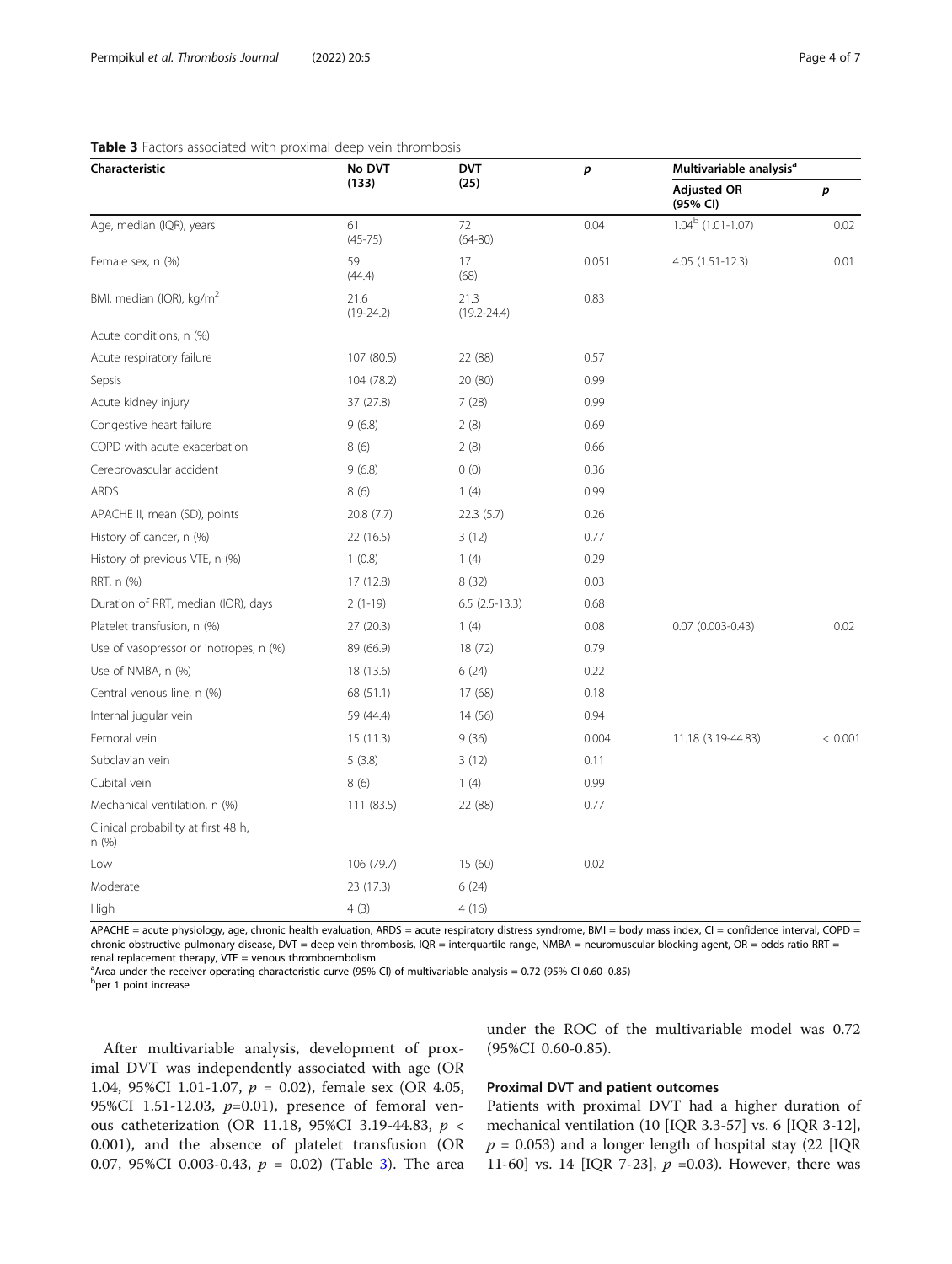no association with hospital mortality (13 [52%] vs. 51 [38.3%],  $p = 0.29$ ) (Table 4).

## **Discussion**

In our medical ICU, where routine prevention of venous thromboembolism is not employed, the occurrence of proximal DVT was 15.8%. The prevalence at the beginning of the study was 5.7% while the incidence proportion during the first 28 days was 10.1%. The common femoral vein was the most common site, followed by the popliteal vein and the superficial femoral vein. Threefourths of all DVTs developed within 7 days of the patients' inclusion in the study. Age, female sex, presence of femoral venous catheterization and absence of platelet transfusion were significant factors associated with development of DVT. Patients who had proximal DVT also had longer hospital stays and tended to spend more time on mechanical ventilation. However, there was no association between DVT and patient mortality. Despite the fact that this study was conducted more than ten years before this report, we believe that the data are sound because our institution's ICU practices regarding prevention and care of DVT remain unchanged.

The occurrence of proximal DVT in our MICU patients, who did not undergo thromboprophylaxis, is paralleled in other reports. Data collected from a Chinese ICU in 2008 [\[19\]](#page-6-0), which focused on medical patients, disclosed a combined distal and proximal lower extremity DVT incidence of 19% and a proximal DVT incidence of 7.5%. However, this study excluded patients with a femoral venous catheter, which was one of the factors associated with the development of proximal DVT in our study. One systematic review revealed that the DVT incidence ranged from 13 to 31% [\[20](#page-6-0)–[24\]](#page-6-0). It is noticeable that the prevalence of DVT in our patients was similar to rates reported in Chinese populations and less similar to rates reported in western (Caucasian) populations. DVT was also found in patients receiving thromboprophylaxis, as noted in a prospective study of medical – surgical critically ill patients. In this study, the prevalence of DVT on ICU admission (within 48-72 h) was 2.7% and incidence was 9.6% over the ICU stay [\[16](#page-6-0)]. Another study from China revealed similar findings with the incidence of VTE in sepsis patients receiving thromboprophylaxis 9.95% at 28 days [\[25](#page-6-0)]. Another prospective study [\[26\]](#page-6-0) revealed an overall VTE incidence, which included lower and upper extremity thrombosis, of 37.2% and use of central venous catheter and mechanical ventilation were identified as significant risks. Our study population consisted of a large proportion of sepsis patients (78.2%), but the DVT incidence was not similarly high. The reasons might include the fact that our study did not include upper extremity examination and the ethnic differences between the studies. Therefore, our results fill the knowledge gap regarding DVT incidence in the Asian population.

Patient age, gender, presence of femoral venous catheter, and absence of platelet transfusion were all significant factors associated with the occurrence of thrombosis in our study. Age has been identified in several studies as a significant VTE risk [\[27](#page-6-0)–[30\]](#page-6-0). Advancing age poses thrombotic risks because of increases in coagulation factors, platelet reactivity, and impairment of fibrinolytic activity  $[31]$  $[31]$ . As for the sex difference, while our study showed that being female was associated with developing proximal DVT, other studies have reported different results [\[32\]](#page-6-0). During childbearing years, the incidence rates of VTE are higher in females but the rates after age 45 years are higher in males [\[33](#page-6-0)]. Having a central venous catheter in place is a well-known DVT risk [[34](#page-6-0)–[36](#page-6-0)]. The femoral site poses a greater risk than subclavian locations [\[37](#page-6-0)] while the DVT rate of internal jugular veins is similar [\[38\]](#page-6-0). Blood transfusions are associated with DVT, particularly red blood cell and/or fresh frozen plasma transfusion but platelet transfusion is not associated with DVT [[39\]](#page-6-0). However, the study of Cook showed that platelet transfusion is associated with DVT [[14\]](#page-5-0). Although our study showed the opposite result, all the patients with platelet transfusion had thrombocytopenia as an indication for platelet transfusion. It might imply that thrombocytopenia may be a preventive factor for the development of DVT. However, future studies need to be answered.

Our study showed that patients with DVT had prolonged hospital stays and showed a marginal increase in time spent on mechanical ventilation while there was no association between DVT and patient mortality. However, the statistical power of this study for detection of mortality differences is insufficient. Our study was in line with the studies of Cook and Malato [\[14](#page-5-0), [40](#page-6-0)].

Table 4 Patient outcomes by proximal deep vein thrombosis

| Outcome                                     | All<br>$(n=158)$ | <b>No DVT</b><br>$(n=133)$ | DVT<br>$(n=25)$ |       |  |
|---------------------------------------------|------------------|----------------------------|-----------------|-------|--|
| Duration of MV, median (IQR), days          | $6(3-13)$        | $6(3-12)$                  | $10(3.3-57)$    | 0.053 |  |
| Hospital length of stay, median (IQR), days | $14(8-27)$       | 14 (7-23)                  | $22(11-60)$     | 0.03  |  |
| Mortality, n (%)                            | 64 (40.5)        | 51 (38.3)                  | 13 (52)         | 0.29  |  |

 $DVT = deep$  vein thrombosis,  $IQR = interquartile range$ ,  $MV = mechanical$  ventilation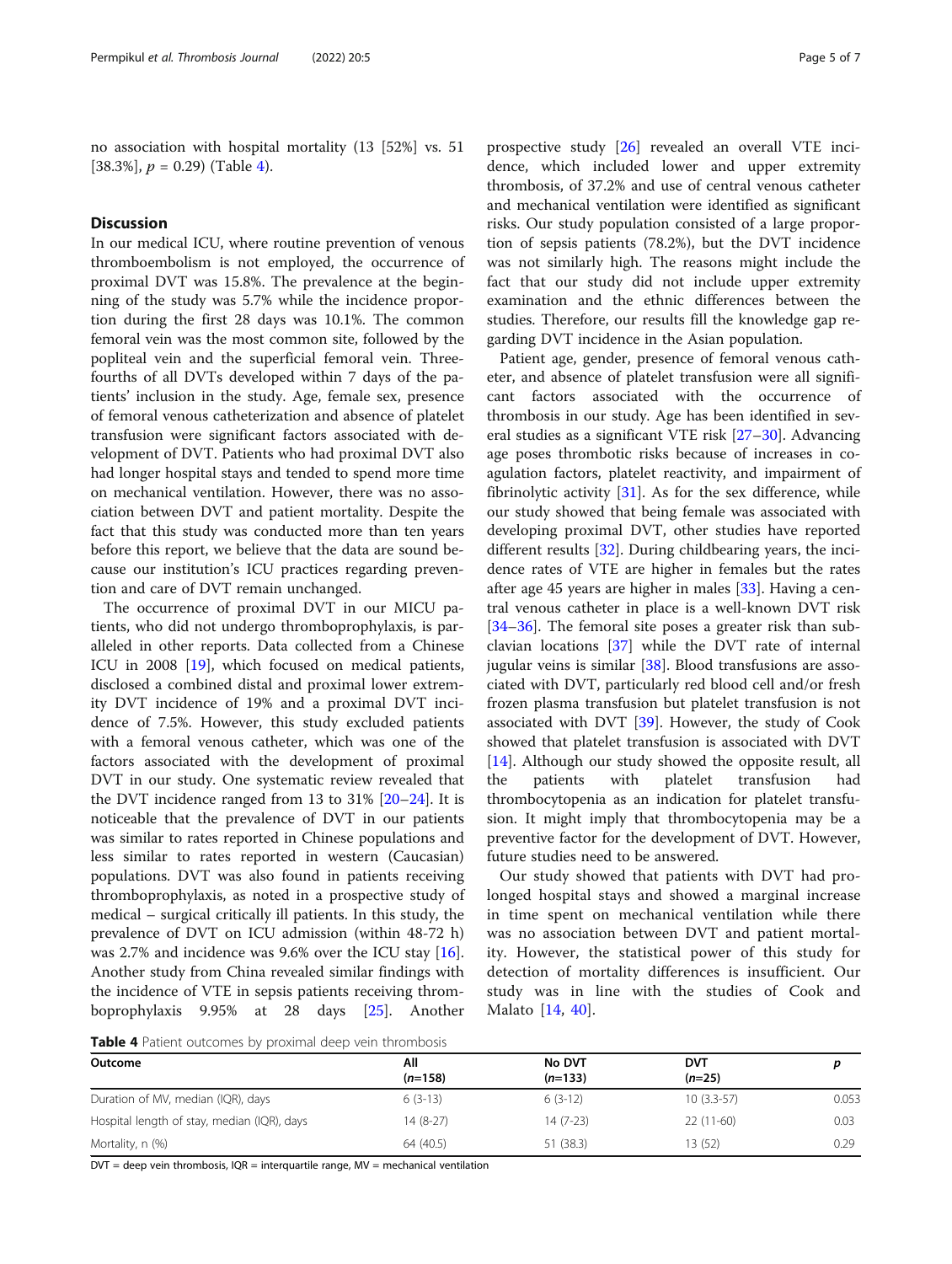<span id="page-5-0"></span>We acknowledge a number of limitations in the current study. We did not confirm diagnosis of DVT by venography because it is difficult to perform in critically ill patients. Duplex ultrasonography is operator dependent, so to minimize bias, all studied were recorded and reviewed by a blinded radiologist. We had some inconclusive ultrasonography results because of edema in the lower extremities. The considerable number of inconclusive results could lead to underestimating the incidence. Moreover, our study did not systemically focus on pulmonary embolism except that patient developed clinically suspected pulmonary embolism. Future studies about the incidence of both DVT and pulmonary embolism will be needed.

## Conclusions

The incidence proportion of proximal lower limb DVT among Asian medical critical care patients without thromboprophylaxis was slightly lower than reported for Caucasian populations. Patients at higher risks for development of proximal DVT were those with increased age, female gender, receiving a femoral venous catheter, and the absence of platelet transfusion. Patients with DVT stayed longer in hospital but did not show increased mortality. Based on our results, we would suggest routinely pharmacologic VTE prophylaxis in critically ill patients particularly a patient who is an elderly female and has a femoral venous catheter because the probability for development of DVT is more than 50%.

#### Abbreviations

APACHE: acute physiology, age, chronic health evaluation; CI: confidence interval; CFV: common femoral vein; CUS: compression venous ultrasonography; DVT: deep vein thrombosis; ICU: intensive care unit; IQR: interquartile range; OR: odds ratio; ROC: the receiver operating characteristic; RRT: renal replacement therapy; VTE: venous thromboembolism

#### Acknowledgements

We would like to acknowledge Dr. Glenn Neville Borlace, for editing English via the Publication Clinic at Khon Kaen University, Thailand.

#### Authors' contributions

CP designed the study, interpreted the data, and critically revised the manuscript. WC designed the study, participated in data collection, and critically revised the manuscript. AP designed the study, participated in data collection and cleaning, performed the analysis, developed the predictive model, wrote the first draft of the manuscript, and critically revised the manuscript. AP is also the guarantor, had full access to all the data in the study, and had final responsibility for the decision to submit for publication. All authors read and approved of the final manuscript.

#### Funding

This study received funding from Siriraj Hospital, Mahidol University, Bangkok, Thailand. The funding sponsor was not involved in study design, data collection, analysis, and manuscript writing.

#### Availability of data and materials

The datasets used and/or analyzed during the current study are available from the corresponding author on reasonable request.

### **Declarations**

#### Ethics approval and consent to participate

This study was approved by the Siriraj Institutional Review Board (Si 545/ 2008). All patients or their next of kin provided written informed consent.

#### Consent for publication

Not applicable.

#### Competing interests

All authors report no competing interests relevant to this article.

#### Author details

<sup>1</sup> Division of Critical Care Medicine, Department of Medicine, Faculty of Medicine, Siriraj Hospital, Mahidol University, Bangkok, Thailand. 2 Interventional Radiology Unit, Department of Radiology, Faculty of Medicine, Siriraj Hospital, Mahidol University, Bangkok, Thailand. <sup>3</sup>Division of Critical Care Medicine, Department of Medicine, Faculty of Medicine, Khon Kaen University, Khon Kaen, Thailand.

#### Received: 7 March 2021 Accepted: 23 January 2022 Published online: 05 February 2022

#### References

- 1. Tritschler T, Kraaijpoel N, Le Gal G, Wells PS. Venous Thromboembolism: Advances in Diagnosis and Treatment. JAMA. 2018;320(15):1583–94.
- 2. Minet C, Potton L, Bonadona A, Hamidfar-Roy R, Somohano CA, Lugosi M, Cartier JC, Ferretti G, Schwebel C, Timsit JF. Venous thromboembolism in the ICU: main characteristics, diagnosis and thromboprophylaxis. Crit Care. 2015;19(1):287.
- 3. Ritchie G, McGurk S, McCreath C, Graham C, Murchison JT. Prospective evaluation of unsuspected pulmonary embolism on contrast enhanced multidetector CT (MDCT) scanning. Thorax. 2007;62(6):536–40.
- 4. Alhazzani W, Lim W, Jaeschke RZ, Murad MH, Cade J, Cook DJ. Heparin thromboprophylaxis in medical-surgical critically ill patients: a systematic review and meta-analysis of randomized trials. Crit Care Med. 2013;41(9): 2088–98.
- 5. Arabi YM, Al-Hameed F, Burns KEA, Mehta S, Alsolamy SJ, Alshahrani MS, Mandourah Y, Almekhlafi GA, Almaani M, Al Bshabshe A, et al. Adjunctive Intermittent Pneumatic Compression for Venous Thromboprophylaxis. N Engl J Med. 2019;380(14):1305–15.
- 6. White RH. The epidemiology of venous thromboembolism. Circulation. 2003;107(23 Suppl 1):I4–8.
- 7. Jang MJ, Bang SM, Oh D. Incidence of venous thromboembolism in Korea: from the Health Insurance Review and Assessment Service database. J Thromb Haemost. 2011;9(1):85–91.
- Lee CH, Lin LJ, Cheng CL, Kao Yang YH, Chen JY, Tsai LM. Incidence and cumulative recurrence rates of venous thromboembolism in the Taiwanese population. J Thromb Haemost. 2010;8(7):1515–23.
- 9. Prichayudh S, Tumkosit M, Sriussadaporn S, Samorn P, Pak-art R, Sriussadaporn S, Kritayakirana K. Incidence and associated factors of deep vein thrombosis in Thai surgical ICU patients without chemoprophylaxis: one year study. J Med Assoc Thai. 2015;98(5):472–8.
- 10. American College of Chest Physicians/Society of Critical Care Medicine Consensus Conference: definitions for sepsis and organ failure and guidelines for the use of innovative therapies in sepsis. Crit Care Med. 1992; 20(6):864-874.
- 11. Fraser JD, Anderson DR. Deep venous thrombosis: recent advances and optimal investigation with US. Radiology. 1999;211(1):9–24.
- 12. Blaivas M. Ultrasound in the detection of venous thromboembolism. Crit Care Med. 2007;35(5 Suppl):224–34.
- 13. Kearon C, Julian JA, Newman TE, Ginsberg JS. Noninvasive diagnosis of deep venous thrombosis. McMaster Diagnostic Imaging Practice Guidelines Initiative. Ann Intern Med. 1998;128(8):663–77.
- 14. Cook D, Crowther M, Meade M, Rabbat C, Griffith L, Schiff D, Geerts W, Guyatt G. Deep venous thrombosis in medical-surgical critically ill patients: prevalence, incidence, and risk factors. Crit Care Med. 2005;33(7):1565–71.
- 15. Cook DJ, Crowther MA, Meade MO, Douketis J. Prevalence, incidence, and risk factors for venous thromboembolism in medical-surgical intensive care unit patients. J Crit Care. 2005;20(4):309–13.